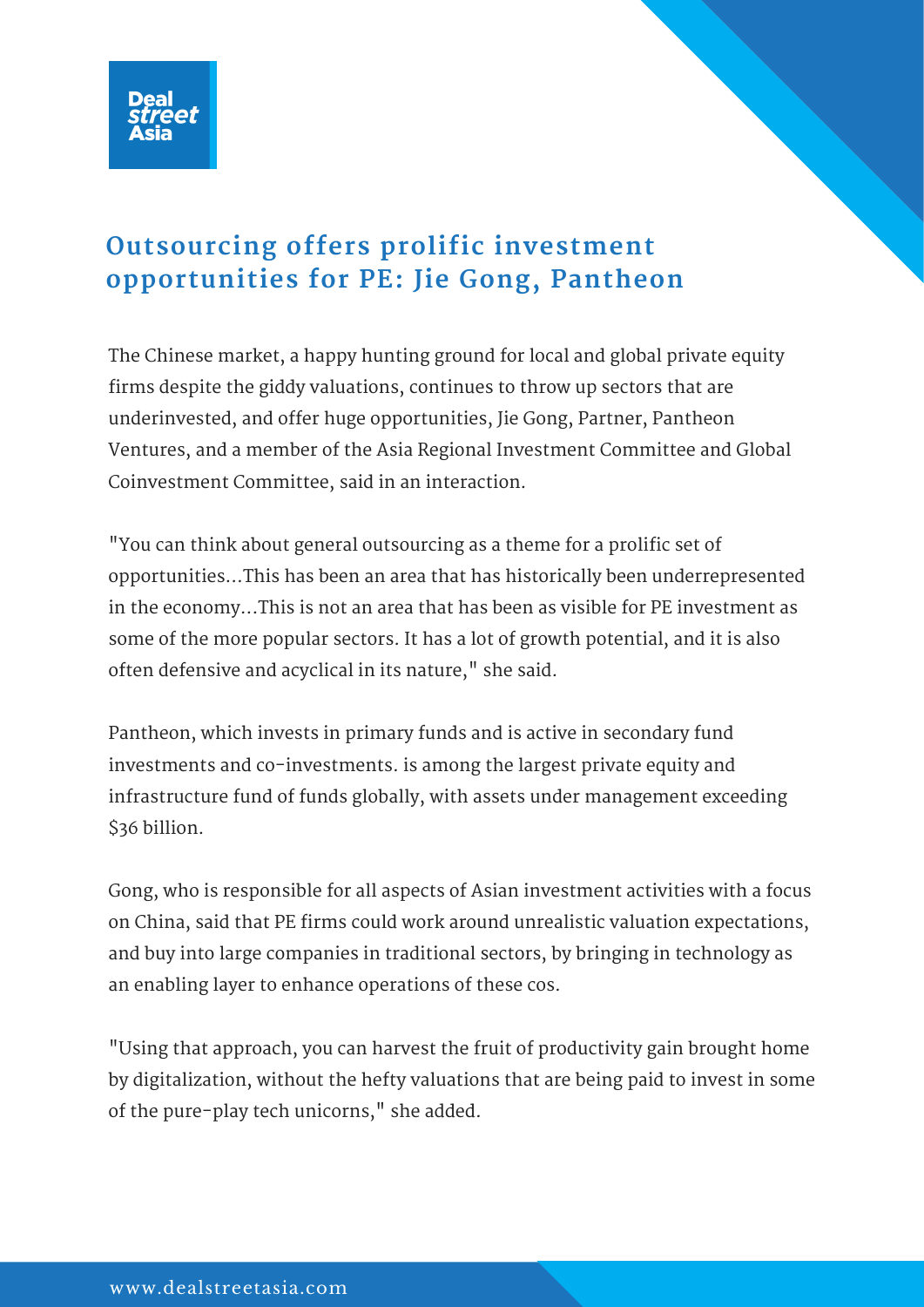

Edited excerpts:

What are the sectors you are bullish on? Which ones do you think are underinvested, and can absorb significant amounts of capital?

I would highlight business services as a very interesting sector and see increasing opportunities to invest here. The service component of the Chinese economy has been expanding. With that, it brings a lot of opportunities for B2B services. This has been an area that has historically been underrepresented in the economy. With businesses focusing on efficiency and cost control, the business service industry has certainly expanded its breadth and took advantage of outsourcing trends as businesses want to reduce in-house costs.

You can think about general outsourcing as a theme for a prolific set of opportunities. Think about what a business does in-house - not everything is within its core competency. Businesses need to prioritise their resources in areas where they are most productive or have a competitive advantage. There are other functions that are necessary but are better done outside of the business. This gives rise to opportunities for third-party players to focus on execution of specific functions.

This is not an area that has been as visible for PE investment as some of the more popular sectors. It has a lot of growth potential, and it is also often defensive and acyclical in its nature.

The new age digital companies have received a lot of attention from investors, but traditional PE players still seem to be cautious about it. In China, it is BAT (Baidu, Alibaba and Tencent) that are doing many of the big M&A deals. While these companies are attractive, why are the traditionally large PE players not participating and only watching from the sidelines?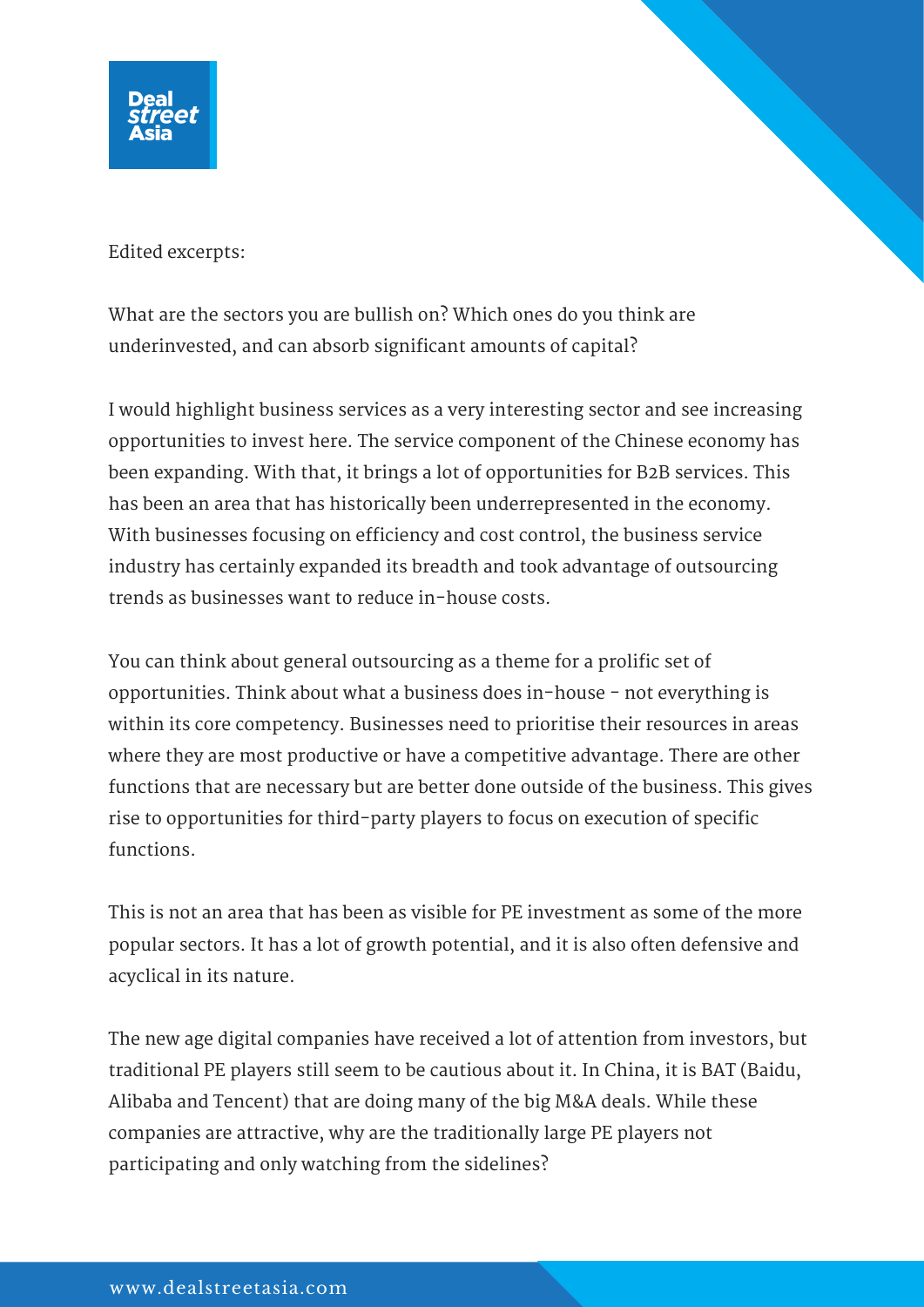

I think PE firms are focused on a large range of opportunities that are not pureplay technology investments. It does not mean they are not using digitalisation tools to empower traditional businesses to improve their efficiency, or to enhance their reach. I think the difference is that these companies are in manufacturing or services. They are not intrinsically technology businesses. Technology is just an enabling layer in their operations. Using that approach, you can harvest the fruit of productivity gain brought home by digitalization, without the hefty valuations that are being paid to invest in some of the pure-play tech unicorns.

What's your take on valuations? For about 2-3 years, there has been a talk of corrections happening, but we've not seen a major round of corrections in China for a bit. Why has that been so?

On valuations, the reality is a lot more complex than what you see by glancing at headlines of some of the highly visible companies that make news or are having IPOs. The market is anything but uniform. It requires an approach to dig deeper into the opportunity universe rather than focusing on the hottest sub-sectors and looking at the most prominent names within these sub-sectors.

We have seen players with industry expertise or with a combined credit and equity approach look for opportunities that create a solution for an issue faced by companies and thereby getting themselves in as shareholders at an attractive valuation.

Does that mean GPs now have to do far more than just bring capital? You mentioned how they are bringing solutions and entering companies at attractive valuations. Are companies increasingly evaluating what are the pre and post deal value-adds that a GP can bring in when raising capital?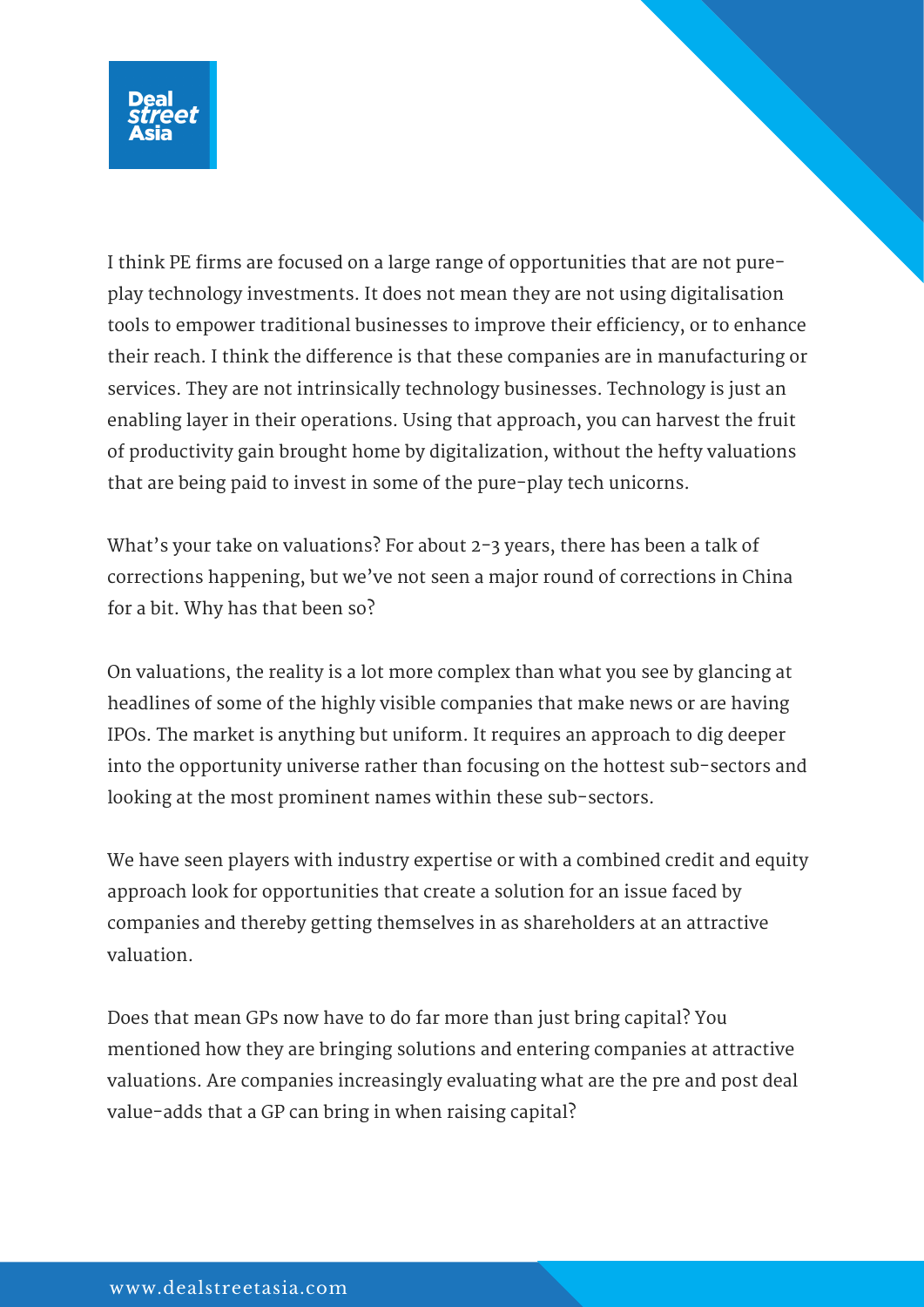

That conclusion is right. The GPs need to evaluate what they can bring to the table. The GP should march to his own drum and accentuate its unique strength to create advantaged entries into deals.

I think the markets have always been competitive, and GPs need to understand their sweet spot and why that is a sweet-spot for them. That creates differentiation – be it specialization or particular skill sets that they bring, and this has been true for the last 10 years. About 10 years ago, we saw generalist companies dividing their teams into specific verticals. For the last 10 years, we've seen GPs building their operating team and hiring the right experts to enhance their capability in not only due diligence but also in adding value to particular types of companies.

What are Limited Partners looking for in Asia? Today, LPs have a wider range of GPs to choose from – so, do they want to go with GPs that have an established track record, or do they have a risk aptitude to support first time funds? Do they prefer GPs who do only certain sectors, or do they want to partner with GPs that allow co-investments?

For LPs, there are many considerations – if you boil it down, it is about riskadjusted returns, and if you boil it down further, it is about risk-adjusted realized returns. If you look through these three dimensions, first it is about how if the investment is intrinsically risky, what types of risks the GP takes, how it mitigates or contains these risks.

Returns – what have been the historical returns, how they have achieved these returns, if the returns are sustainable, what is the depth of opportunity set for the next 3-4 years.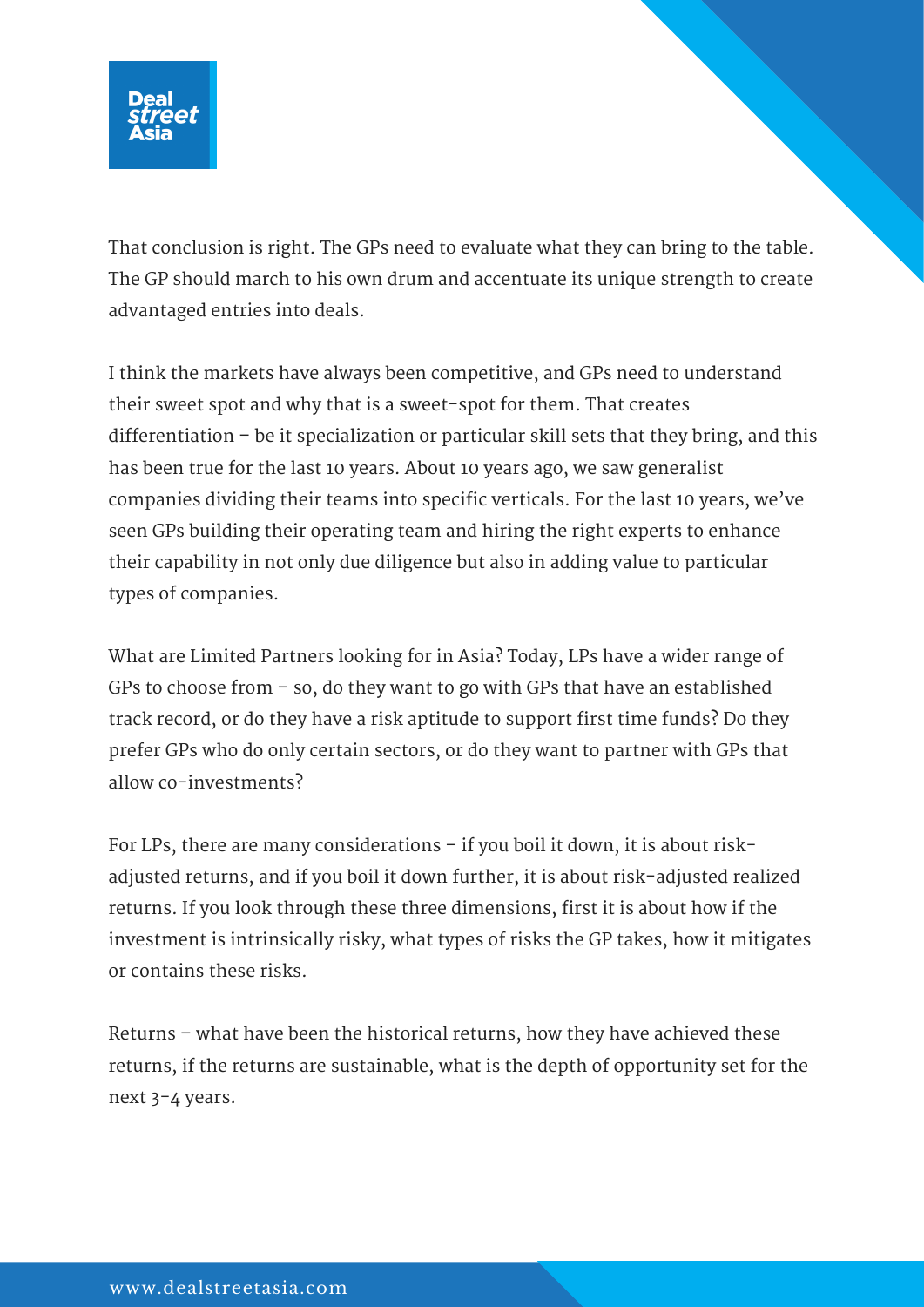

Realised – what has been the liquidity track record, if this is an area or strategy that is conducive for realizing liquidity, how mindful is the GP in exploring all avenues of liquidity to generate returns.

Sticking with returns, how have exits been in China?

The last year has been a strong year. Overall, the equity market has been very supportive across the board. Hong Kong has had a great year. The US IPOs for Chinese companies have been strong. All in all, the exit environment has been kind to the GPs in 2017 and year-to-date 2018.

*By Joji Thomas Philip*